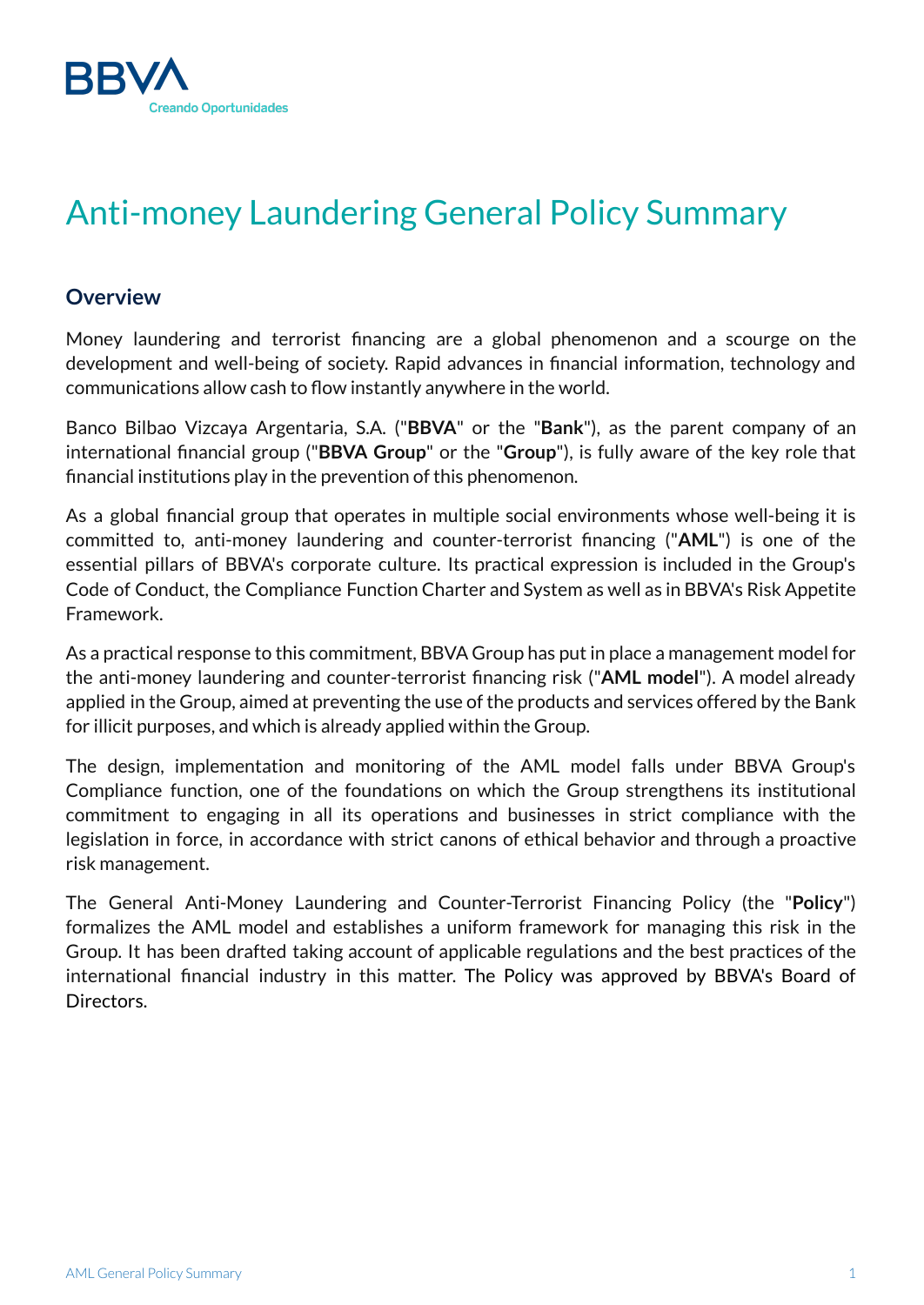

# **Purpose of the Policy**

The purpose of the AML General Policy is to establish the common criteria and the framework for action to be followed by the BBVA Group to prevent, identify, measure and manage the money laundering and terrorist financing risk ("**ML**").

# **General principles and provisions ofthe Policy**

BBVA Group operates on the principles of:

- Integrity
- Prudent risk management
- **Transparency**
- Achievement of a profitable and sustainable long-term business.
- $\blacksquare$  Compliance with applicable law at any given time

In addition, BBVA General AML Policy establishes the following AML principles:

- BBVA Group's pledge to incorporate measures to prevent the products and services it offers its clients from being used for illicit purposes.
- Promotion of a preventive and risk-based approach to ML risk management, including the development of the necessary culture within the Group.
- Inclusion of AML risk management in the Group's Risk Appetite Framework, defining for this purpose the necessary indicators.
- Applying equivalent measures to adequately manage ML risk to the Group's obliged entities, in particular measures concerning client identification and knowledge and the communication of operations likely to be related to money laundering or terrorist financing.
- Monitoring financial sanctions programs, which restrict operations with certain countries, entities and individuals.

The Group applies an AML model based on the following provisions:

# 1. **AML Compliance Officer and Technical Unit**

The AML function is integrated within the Compliance Function and it enjoys independence.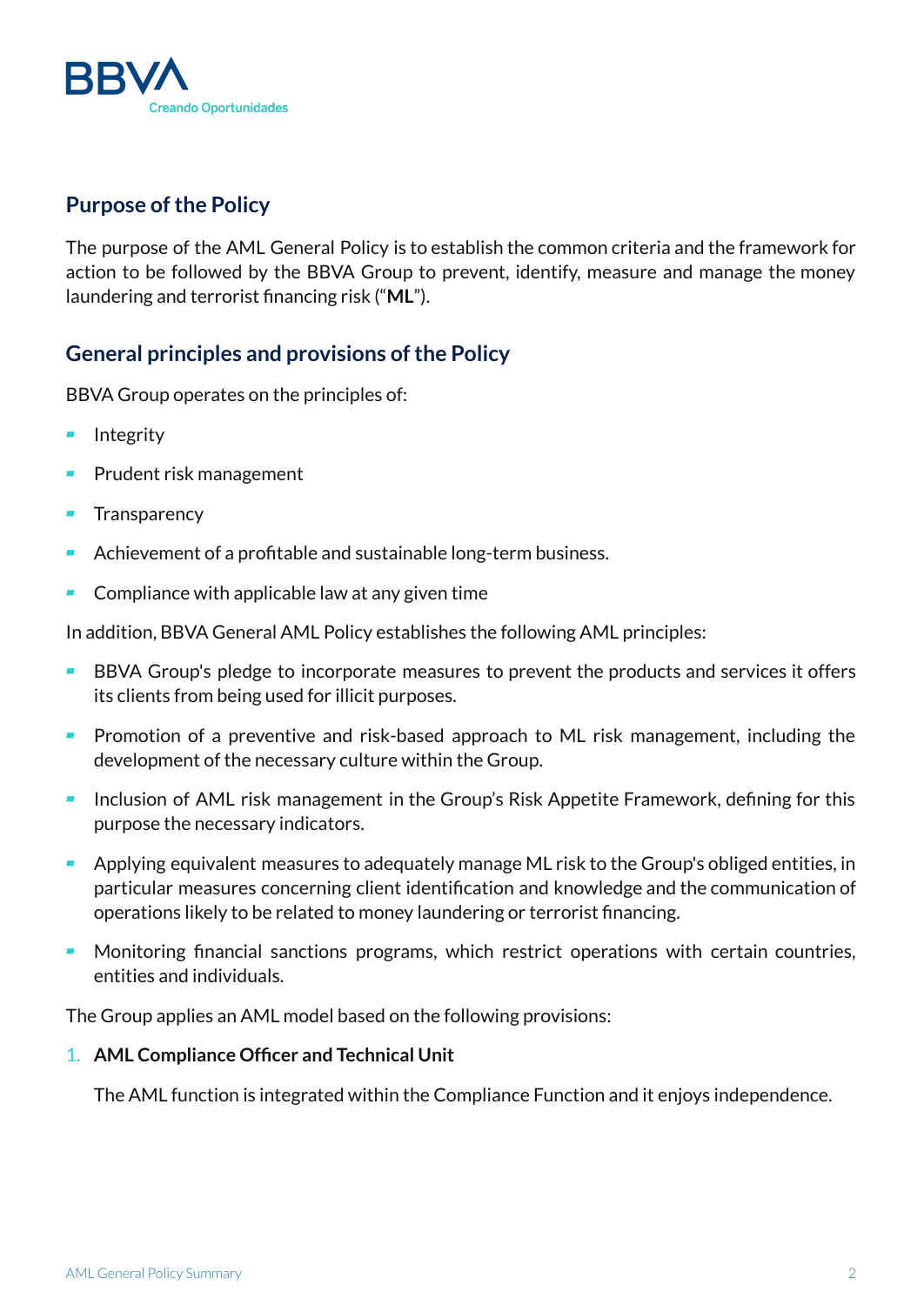

BBVA AML obliged entities have a person responsible for the AML function within the entity, and a technical AML unit if necessary.

### 2. **Risk assessment**

BBVA's AML Model is based on the previous understanding of the ML risks to which the Group is exposed as a result of its activity, taking into account risk factors including those relating to customers, countries or geographic areas, products, services, transactions or delivery channels.

For this reason, each obliged entity carries out a risk assessment at least once a year, which constitutes the necessary basis for identifying areas for improvement in each entity's AML control framework and establishing, if necessary, additional mitigating measures to strengthen it.

### 3. **Clientidentification and knowledge**:

BBVA Group implements due diligence measures with respect to clients, and retains the documentation on the AML obligations. In general, BBVA obliged entities apply due diligence measures:

- via face-to-face or non-face-to-face means
- before establishing a new business relationship or executing one-off transactions
- which allow them to know and, when applicable, verify the source of funds and the purpose of the business relationship
- periodically, so that the available client information is updated

# 4. **Client segmentation by level of risk**

BBVA Group segment clients according to the level of ML risk they present. The risk rating is kept up-to-date as a result of continuous monitoring of the business relationship, determining the type and completeness of the due diligence measures with respect to the client.

Clients who present a higher risk profile are subject to an enhanced due diligence process and to senior management approval (i.e. PEPs)

# **5. Monitoring of operations and reporting of suspicious transactions**

BBVA Group has procedures and tools in place for continuous monitoring of the clients' business relationships and one-off transactions, in order to detect possible signs of money laundering or terrorist financing, and to notify the local Financial Intelligence Unit of the transactions presenting reasonable signs or suspicion of being related to money laundering or terrorist financing.